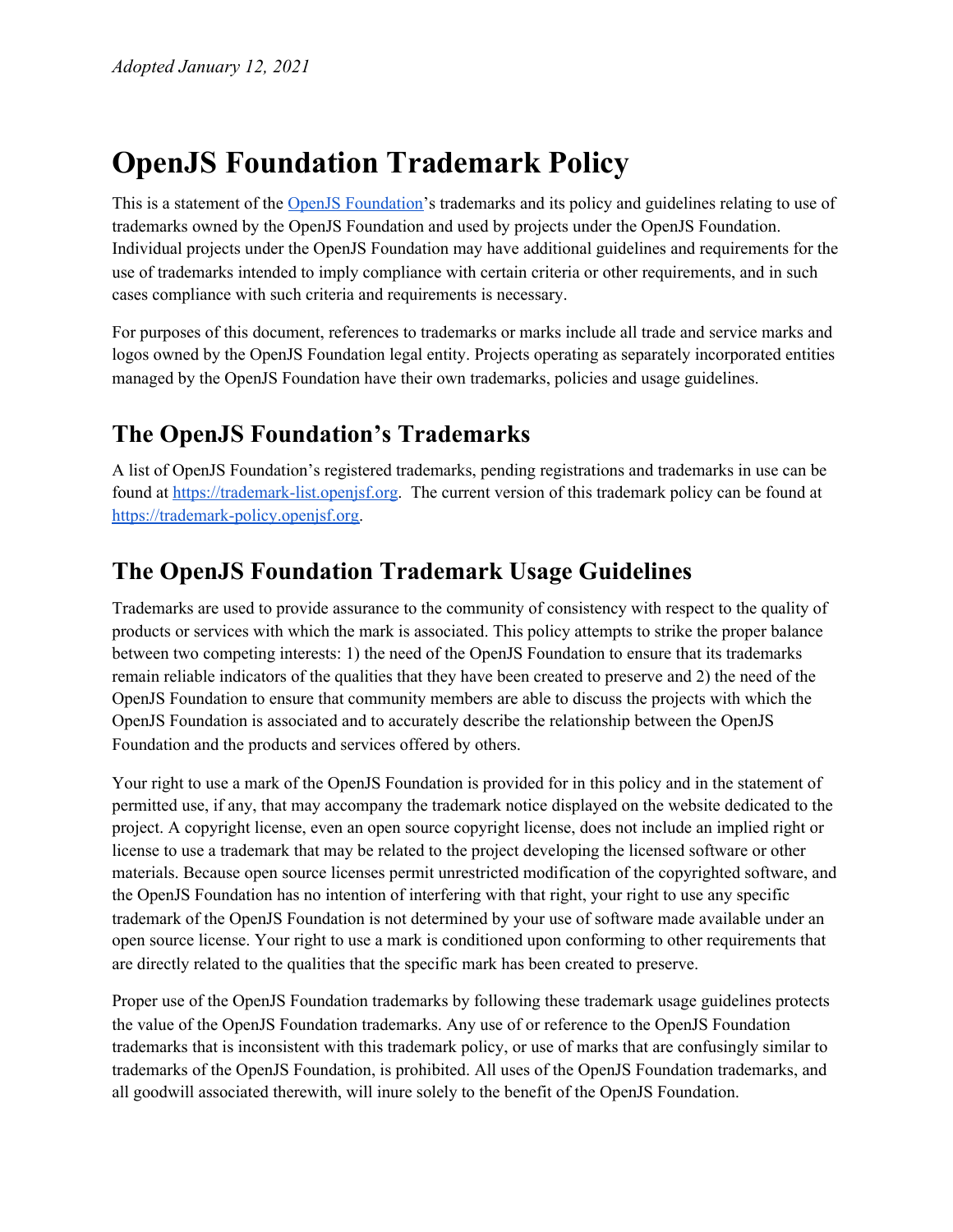## **Rules that Apply to OpenJS Trademarks**

There are some basic rules that apply to any use of any trade or service mark of the OpenJS Foundation, without the express permission of the OpenJS Foundation.

- A trademark must never be used as a verb or noun. A trademark must be used only as an adjective followed by the generic name/noun.
- A trademark must not be used in the plural or possessive form.
- A trademark must not be altered or amended in any way. A mark must not be combined with any other mark, hyphenated, abbreviated or displayed in parts. A trademark that is depicted as two or more words must not be compressed into one word. A logo must not be displayed with color variations, or with other elements superimposed on top of the logo.
- A trademark must not be used as your domain name or as part of your domain name.
- A trademark must not be used as part of your product name.
- A trademark must not be incorporated into your company's logos or designs.
- A trademark notice must be used on the most prominent and/or first appearance of each mark of the OpenJS Foundation, and a trademark notice should not be changed. In particular, a ™ should not be changed to an  $\mathbb{R}$  in a trademark notice by anyone other than the owner. If you are unsure about whether a mark of the OpenJS Foundation is registered in your country, please contact us for additional guidance as to what trademark symbol you should use.

There are also some basic rights that everyone has to use any trademark, which are often referred to as "fair use," and the OpenJS Foundation does not intend to restrict those rights. You may make fair use of word marks to make true factual statements. But fair use does not permit you to state or imply that the owner of a mark produces, endorses, or supports your company, products, or services. Even when making fair use of a trademark, you must acknowledge the owner of the trademark with a trademark notice, such as the notice displayed on the OpenJS Foundation project websites.

# **Rules and Policies Applicable to Marks Owned by the OpenJS Foundation**

In addition to the generally applicable rules discussed above, there are a few specific rules that we require everyone to follow when using trademarks owned by the OpenJS Foundation.

- Use the full form of any trademarks (e.g., "OpenJS Foundation") in the first reference in all documents of mass communication, including marketing collateral and web pages. You may then use any abbreviated or short form references (e.g. "OpenJSF") within the same document where the full form has already been used.
- Use the OpenJS Foundation's trademarks in a form that distinguishes them from the text around them, such as by capitalization, bold or italic fonts, or with quotation marks. Any use of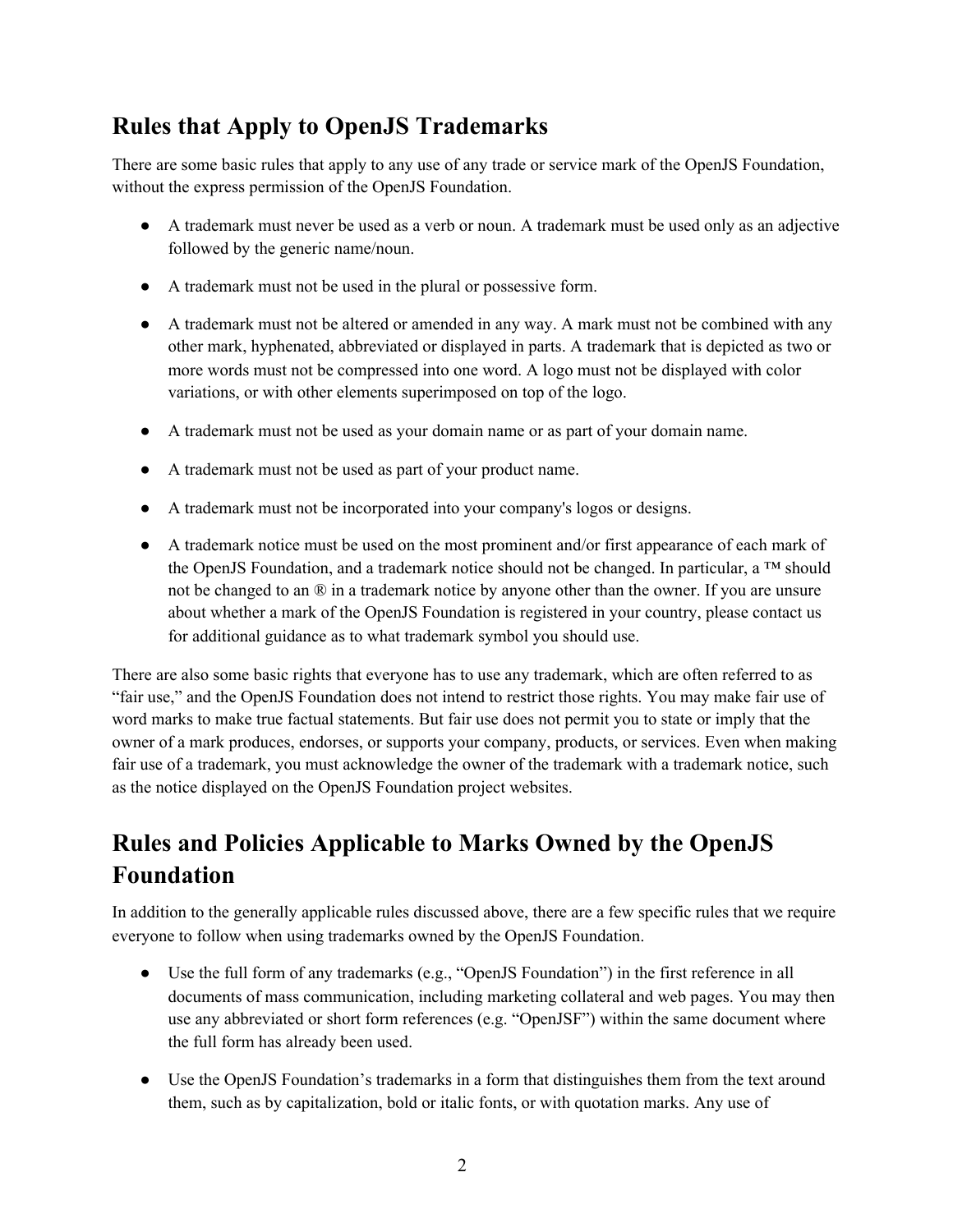registered trademarks listed above should include the ® symbol immediately after the first usage (e.g., "JQuery® is a JavaScript library designed to …."). Any use of unregistered trademarks listed above should include a <sup>™</sup> immediately after the first usage (e.g., "Chassis™ creates open standards designed for CSS libraries ….")

- Do not use the OpenJS Foundation trademarks in a manner that would disparage the OpenJS Foundation or its projects (e.g., untruthful advertising, false/misleading promotional materials, etc.).
- Do not use OpenJS Foundation logos on the cover of a book or magazine without written permission from the OpenJS Foundation.
- Do not use the OpenJS Foundation trademarks more prominently than your own company, product or service name.
- Do not use a logo of the OpenJS Foundation on posters, brochures, signs, websites, crowdfunding sites, or other marketing materials to promote your events, products or services without written permission from the OpenJS Foundation.
- Do not refer to a product or service as being certified under any of the OpenJS Foundation's marks unless your company has successfully undergone the requisite compliance testing and has explicit authorization to use such terms from the OpenJS Foundation.
- Do not attempt to claim or assert any ownership rights in any mark of the OpenJS Foundation and do not attempt to register any OpenJS Foundation trademark as a trademark, trade name, domain name, or "doing business as" name, alone or (unless specifically licensed) in combination with your own trademarks.

The OpenJS Foundation marks have been created and their use is expressly permitted for a specific purpose. Do not use logos or names of the OpenJS Foundation in any commercial or marketing context other than as expressly permitted in this policy unless you have obtained explicit written permission from the OpenJS Foundation to do so. The OpenJS Foundation permits the use of its trademarks for private and personal use to make t-shirts, stickers, and caps for yourself and your friends (meaning people from whom you don't receive anything of value in return) in a manner that is consistent with the preservation of the goodwill and value of the mark.

You are also allowed to use a trademark or logo of the OpenJS Foundation as a link to the home page of the applicable project or to a web page on the OpenJS Foundation web site that is relevant to the reference so long as the link is in a manner that is consistent with the preservation of the goodwill and value of the mark. The link and all other usage of a logo of the OpenJS Foundation shall be done using the official versions of the OpenJS Foundation logos obtained from the OpenJS Foundation or its projects.

Here are examples of correct and incorrect uses of a logo of the OpenJS Foundation (noting that any actual use must also comply with the other requirements described herein):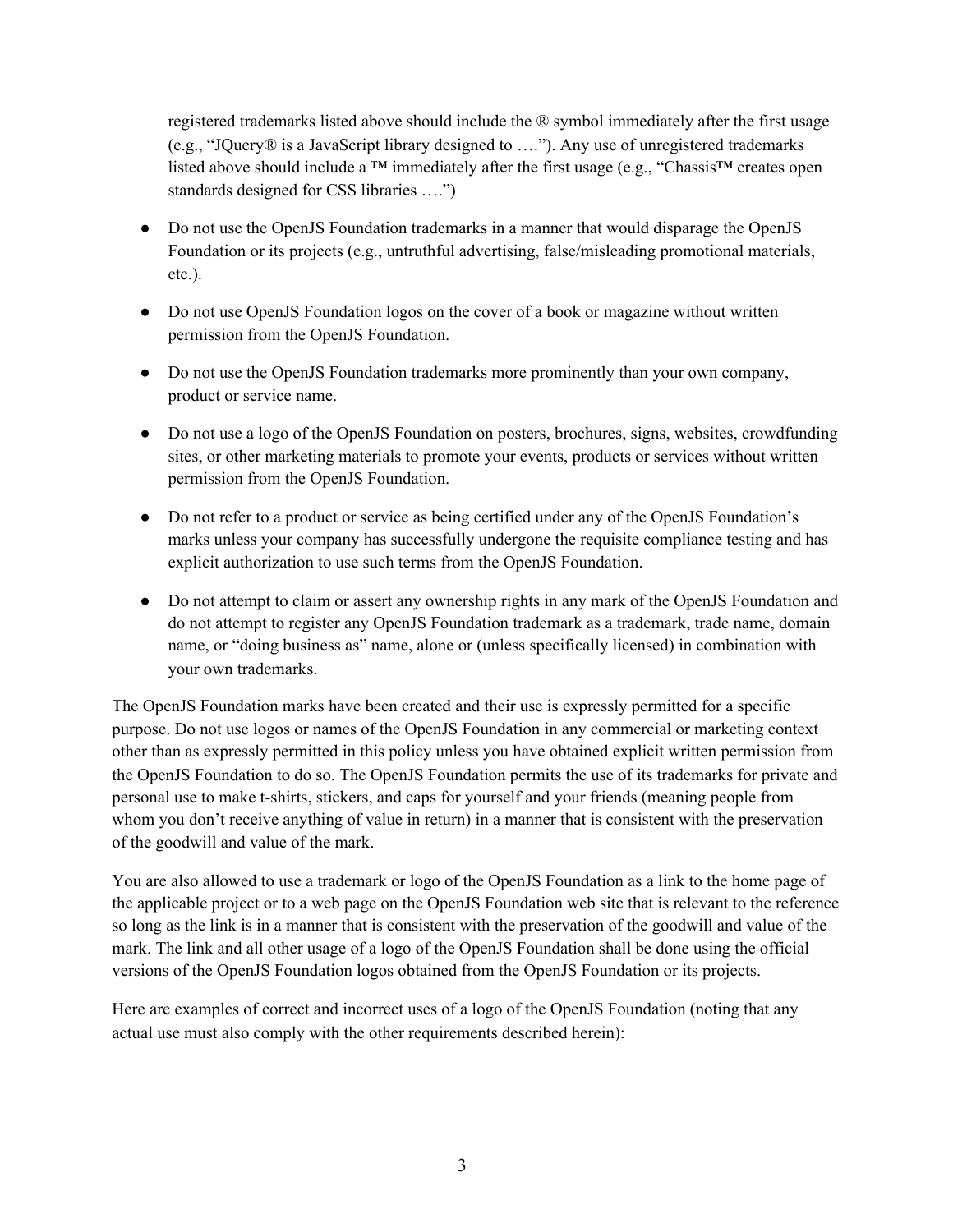| Correct                                     | REQUIRE. |
|---------------------------------------------|----------|
| Incorrect (must not change colors)          | ΙR       |
| Incorrect (must not change design elements) |          |
| Incorrect (must not change aspect)          |          |

Certain marks of the OpenJS Foundation have been created to enable you to communicate compatibility or interoperability of software or products. In addition to the requirement that any use of a mark to make an assertion of compatibility must, of course, be accurate, the use of these marks must avoid confusion regarding the OpenJS Foundation's association with the product. The use of the mark cannot be used to imply that the OpenJS Foundation or its projects are sponsoring or endorsing the product. The following are examples of proper and improper usage of these trademarks of the OpenJS Foundation:

- Correct: <your product name> for <the OpenJS Foundation mark>
- Correct: <your product/company name> plug-in for <the OpenJS Foundation mark>
- Correct: <your product name> compatible with <the OpenJS Foundation mark>
- Correct: <your product name> for use with <the OpenJS Foundation mark>
- Correct: Quick Start for <the OpenJS Foundation mark> by <your company name>
- Incorrect: <the OpenJS Foundation mark> <your product name>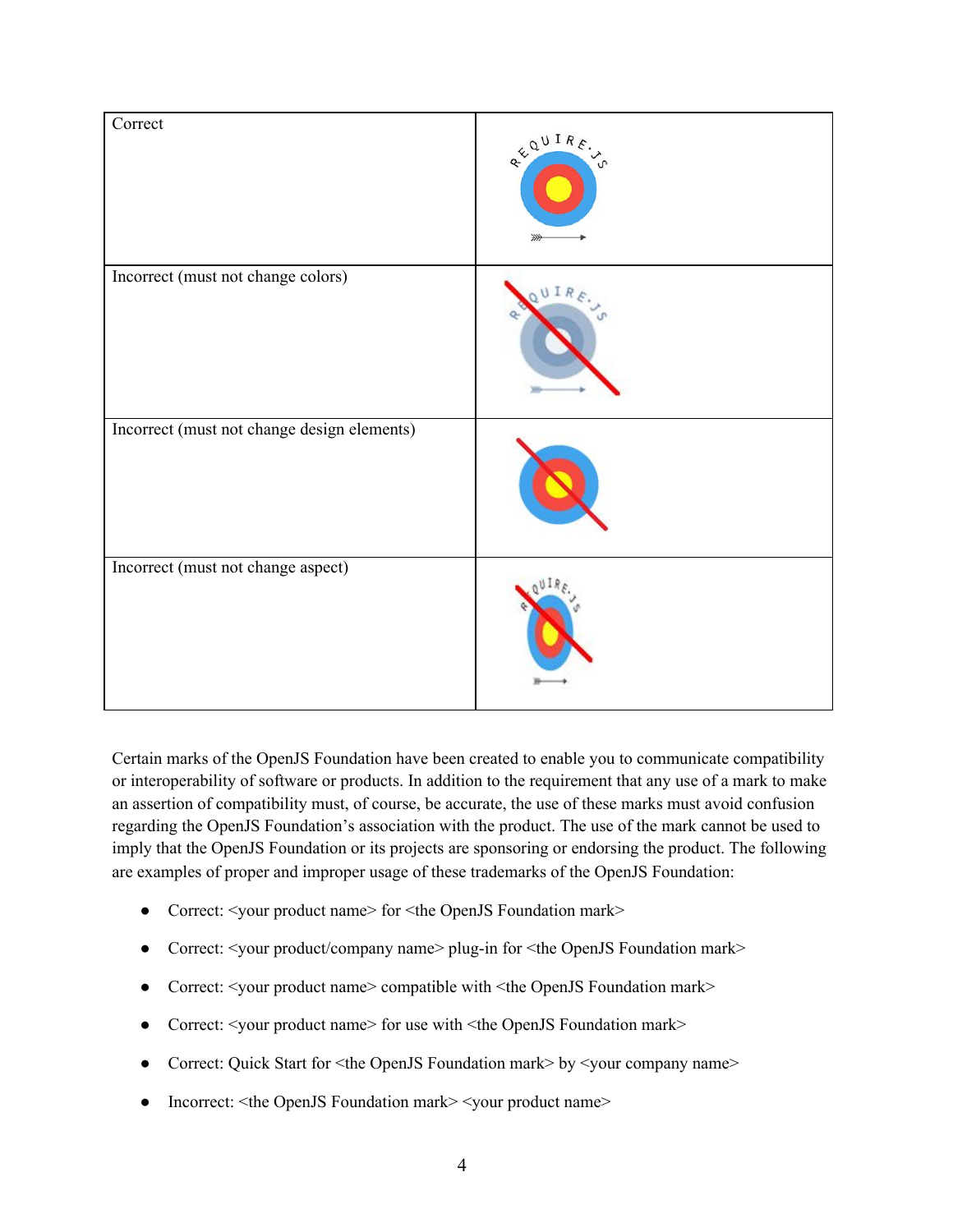- Incorrect: <the OpenJS Foundation mark> by <your company name>
- Incorrect: <the OpenJS Foundation mark> <your product name>
- Incorrect: <your product/company name> <the OpenJS Foundation mark>
- Incorrect: <the OpenJS Foundation mark> Quick Start by <your company name>

#### **OpenJS Foundation Trademarks and Crowdfunding**

The OpenJS Foundation recognizes that some projects may wish to use a project trademark when raising funds through crowdfunding platforms. These activities are not official OpenJS Foundation efforts, even if they are coordinated by core participants from our projects. Because crowdfunding is an individual activity organized outside of the OpenJS Foundation, you must ask permission to use an OpenJS Foundation trademark on a crowdfunding page.

In exchange for using the mark, the OpenJS Foundation requires the administrator of the crowdfunding effort to adhere to these three policies:

- 1) You must have a policy that contributors and recipients disclose their legal or known names and company affiliations to the administrator of the funds.
- 2) Projects must be clear about how they decide to distribute funds to individual contributors.
- 3) You must include the following disclaimer on the crowdfunding page, replacing [Project Name] with the name of the project whose logo you plan to use:

This crowdfunding page is run by and for the benefit of the independent contributors to the [Project Name] open source software project. This crowdfunding page is not endorsed or administered by OpenJS Foundation, Inc. (the "OpenJS Foundation"), the OpenJS Foundation does not receive and has no control over any funds contributed, the OpenJS Foundation does not direct or otherwise supervise the actions of any contributor to the [Project Name] project, and all donations made will be expended for the private benefit of or otherwise to reimburse individuals that do not have an employer/employee, contractor, or other agency relationship with the OpenJS Foundation. The [Project Name] marks used herein are used under license from the OpenJS Foundation for the benefit of the open source software community.

To request permission to use a mark, please contact  $info(\hat{a})$  open is f.org.

Finally, if you are raising money through crowdfunding, be aware that you are not acting on behalf of the OpenJS Foundation. It is your responsibility to know and follow all applicable laws.

## **Questions, Comments, Concerns**

We look to our community to help us retain the value of the OpenJS Foundation's trade and service marks. If you have questions with respect to these guidelines or to report concerns regarding the use or